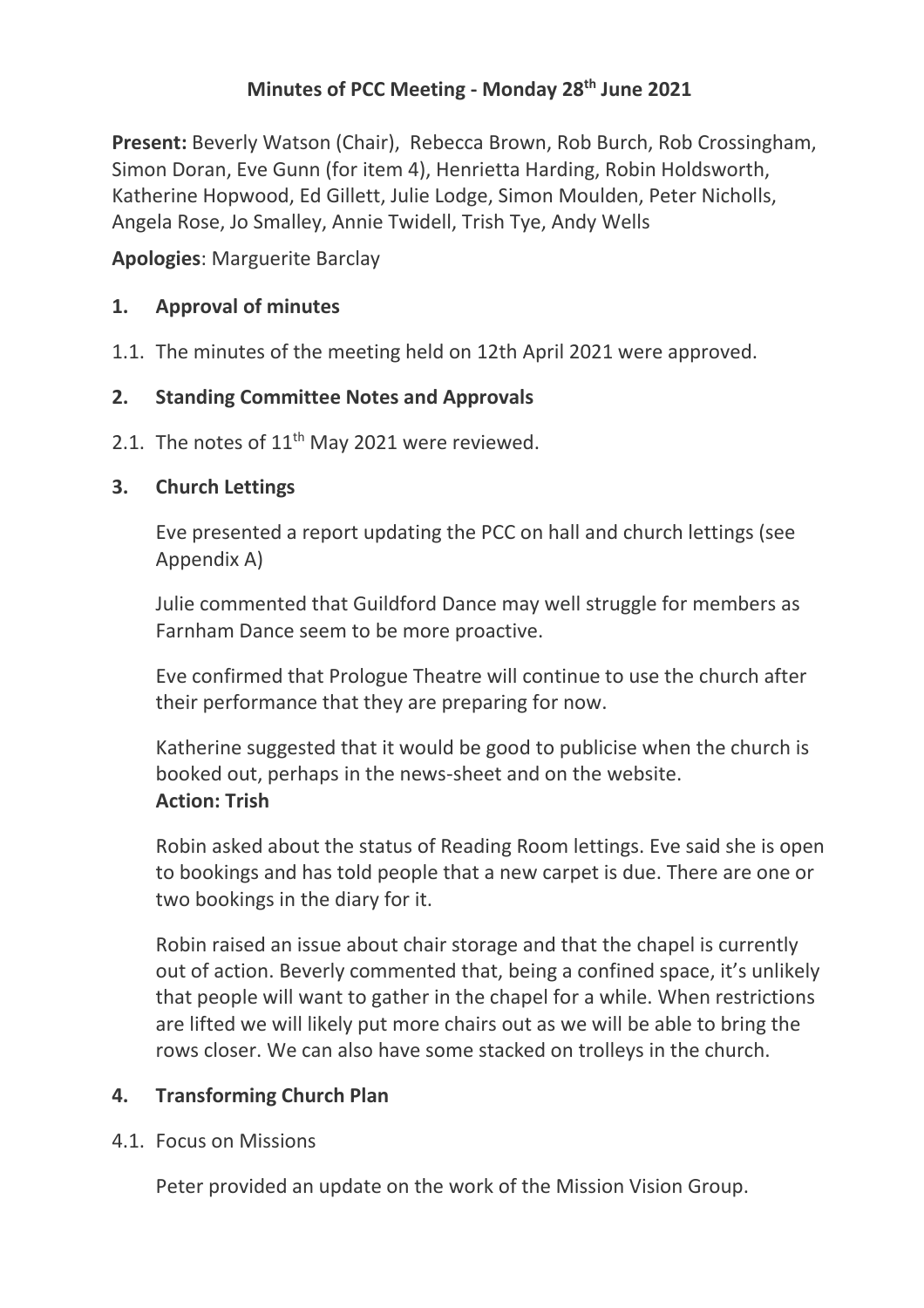The main aim of the group is to promote awareness of mission work, locally and worldwide. Peter was, personally, hugely influenced by speakers who had returned from missions abroad.

We are currently supporting a wide range of organisations. The most recent of these was Christian Aid and we raised just over £1,000. We delivered approximately 1,000 envelopes around the parish, some of which came back, some donated directly. Peter has become aware of some new people supporting Christian Aid and church in general and so there were some good outreach aspects to Christian Aid week.

At end of April we held an online meeting with Five Talents which went very well and demonstrated what a huge impact their work has on people's lives.

The group has made a couple of quizzes available on the website and have held a Zoom evening about the work of Clare and Andrew Koens. 20-25 people attended this event. The Koens have since led the prayers in an online service and we'll hope they can join us again.

Peter commented that the Transforming Church Plan doesn't show the detail that's necessary and should be updated.

As a final point, Peter suggested that we encourage intercessors to mention prayer for missionary work.

Andy Wells suggested that there might be principles that we can take and apply to the way that we do outreach in the church. Peter agreed with this suggesting that mission begins at home.

Beverly reminded the PCC that 10% of our income per year goes to Missions. Some of this is local, such as the North Guildford Foodbank and the Bishop of Guildford's Foundation.

Beverly gave thanks to Peter and others in the Vision Group. Peter remarked that the group could still do with more members.

### **5. Vicar's Report**

Beverly reported on events since Standing Committee:

• 'Vicarage garden lunches' have been held to welcome people and to help build confidence as lockdown eases. Some were rained off, but we managed to hold three.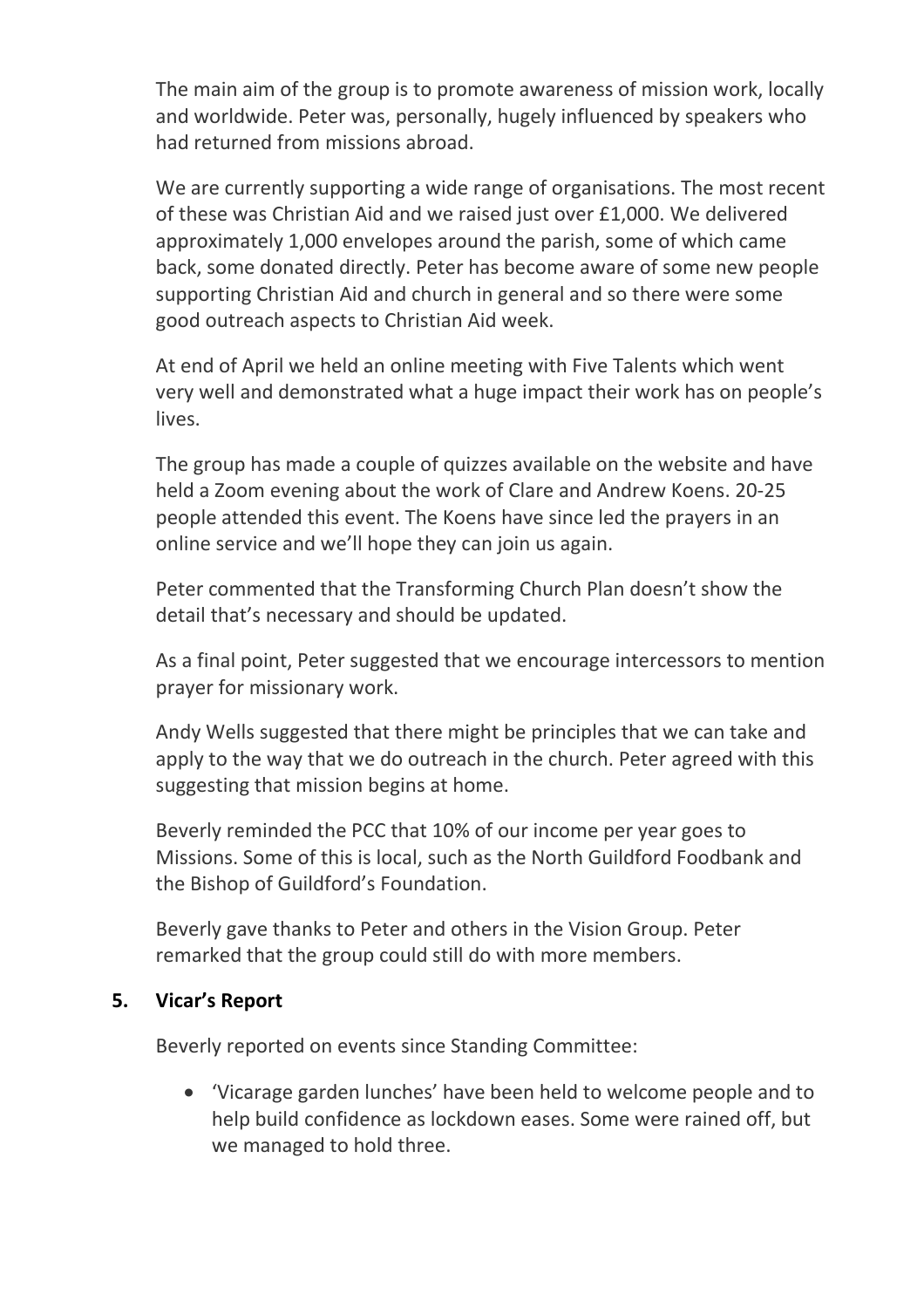- We finished part 6 of the Pilgrim Course (The Eucharist). People keep coming and we have started part 7 "The Bible" this week. The course has been running for a year now with steady attendance. Beverly has really valued it.
- Year 3 from Queen Eleanor's have visited to learn about Holy Communion. This went well and involved walking the children through the service. The links to the school are strong and growing. We are holding a leavers service soon for year 6.
- Toddler Group has re-opened and been running for three weeks with attendance growing. Jo commented how well it works in church; it is a lovely space and you can see the children wherever they are. Toddler Group is led by Vanessa Virgo, Carolyn Nicholls, Rosemary Woodcock and Jeanette Whiteman.
- Beverly has been away and so we have had some visiting clergy including Archdeacon Paul Davies.
- Alison has been licensed as a Lay Minister at a very moving service. She will now be able to step up with her leading and preaching.
- Cally Burch will be ordained this Sunday.
- We re-opened Messy Church in the church yesterday where the focus was Noah coming out of lockdown.
- Beverly gave thanks to the Wardens and Trish for holding the fort whilst she was away on retreat and then holiday.
- In family news there has been one wedding and another to go in August!
- With regard to numbers in church, we are experiencing around 40 at 10am, around 12 at 4pm and a handful at 8am. We've a little way to go, but people are gaining in confidence to come back.

Katherine suggested that it might be good to ask some of the congregation to write something for the magazine on how they're feeling coming back to church.

**Action: Trish** to raise with the magazine team.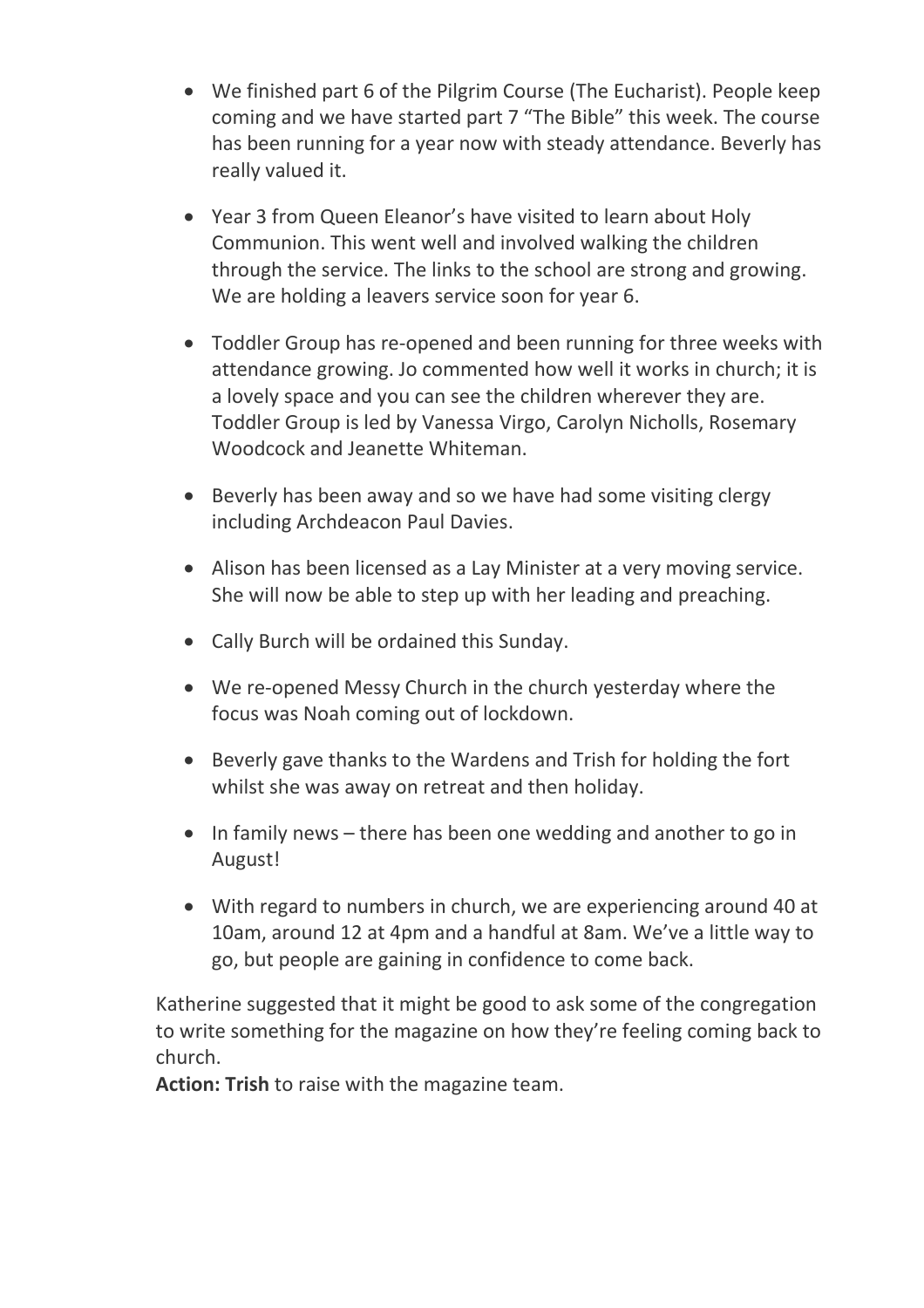## **6. Safeguarding**

6.1. Approval of Safeguarding Policy

**Proposal:** That the PCC adopts the Safeguarding Policy as circulated. **Proposed:** Julie Lodge; **Seconded:** Trish Tye; All in favour.

6.2. Reporting Serious Incidents to the Charity Commission

Julie explained that the document circulated needed a bit more work from the Safeguarding Team and would be brought back to the next meeting.

### 6.3. Update

The Safeguarding Team update the risk assessments as rules change. We have learnt that there is usually a two-week delay between a Government change and a Church of England change. Church of England interpretation can be stricter than you might expect. The delay does give us time to reflect though, which is useful.

## **7. Approvals made by email**

Trish presented the decisions that the PCC have made over email so that they become minuted formally. See Appendix B.

### **8. Dates and Events**

8.1. 2021 Calendar Review

There is a clash in the calendar between the PCC Away morning and the visit by the Archbishop of Canterbury, Justin Welby.

On Friday 24th September, there is "An Evening with Justin Welby" at the Lakeside Centre, Camberley. On Saturday 25<sup>th</sup> September, there is a 'Big Questions' event at G-Live.

**Proposal:** that the PCC attend either or both of these events and then we meet at Willow Grange on the Saturday for a reflection on the events and for lunch.

**Proposed:** Jo Smalley; **Seconded:** Henrietta Harding; All in favour.

**Action:** Trish to circulate booking links as they become available.

### **9. Dates of future meetings**

Standing Committee  $-13<sup>th</sup>$  July 2021 PCC and meal at Willow Grange - 13<sup>th</sup> September 2021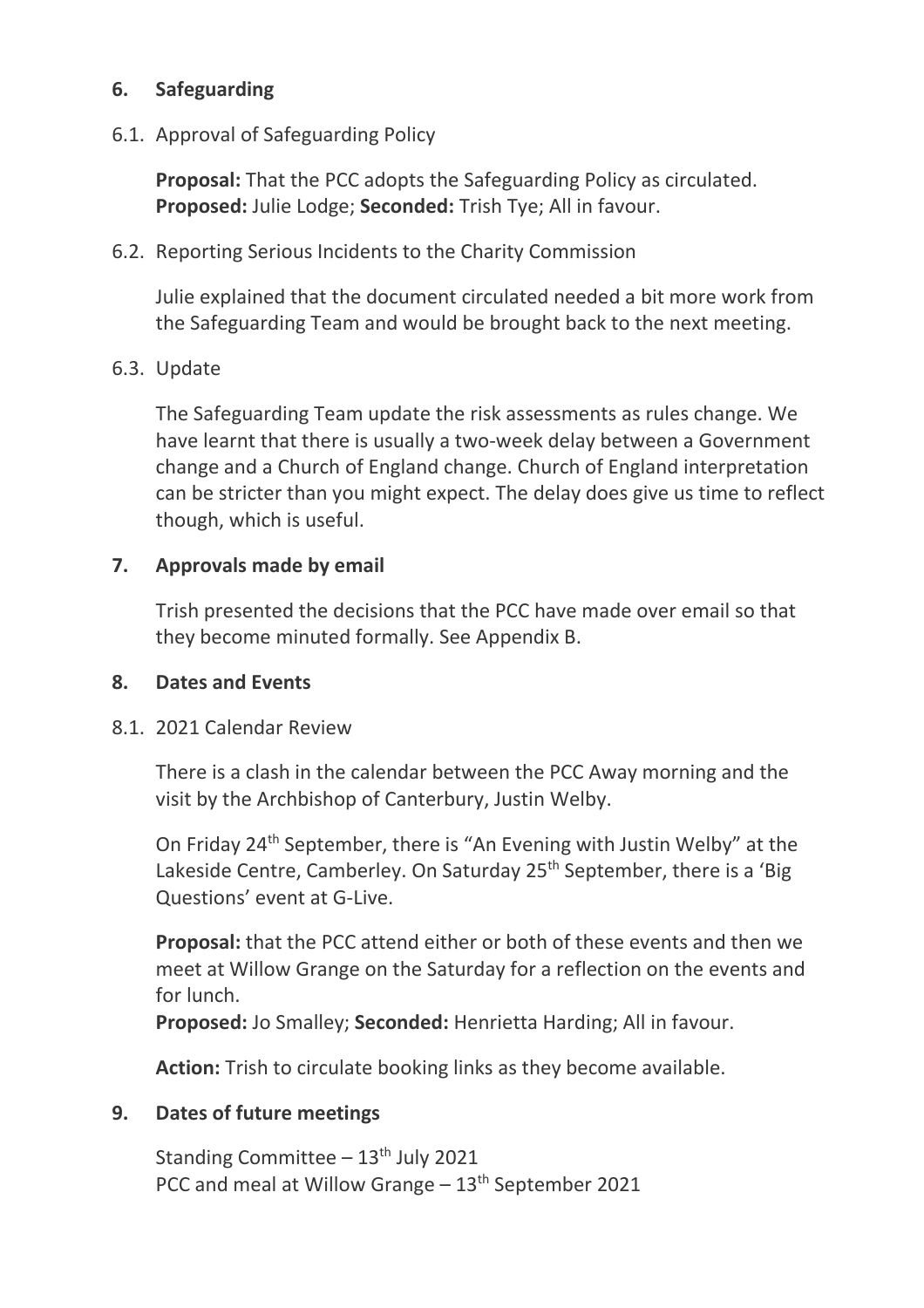**PART 2** (*Confidential items*)

(none)

Minutes approved on 13<sup>th</sup> September 2021

Signed:

**Note: The [Parish Safeguarding Handbook](https://www.churchofengland.org/sites/default/files/2019-03/Parish%20Safeguarding%20Handbook%20March%202019.pdf) is referenced here for your convenience.**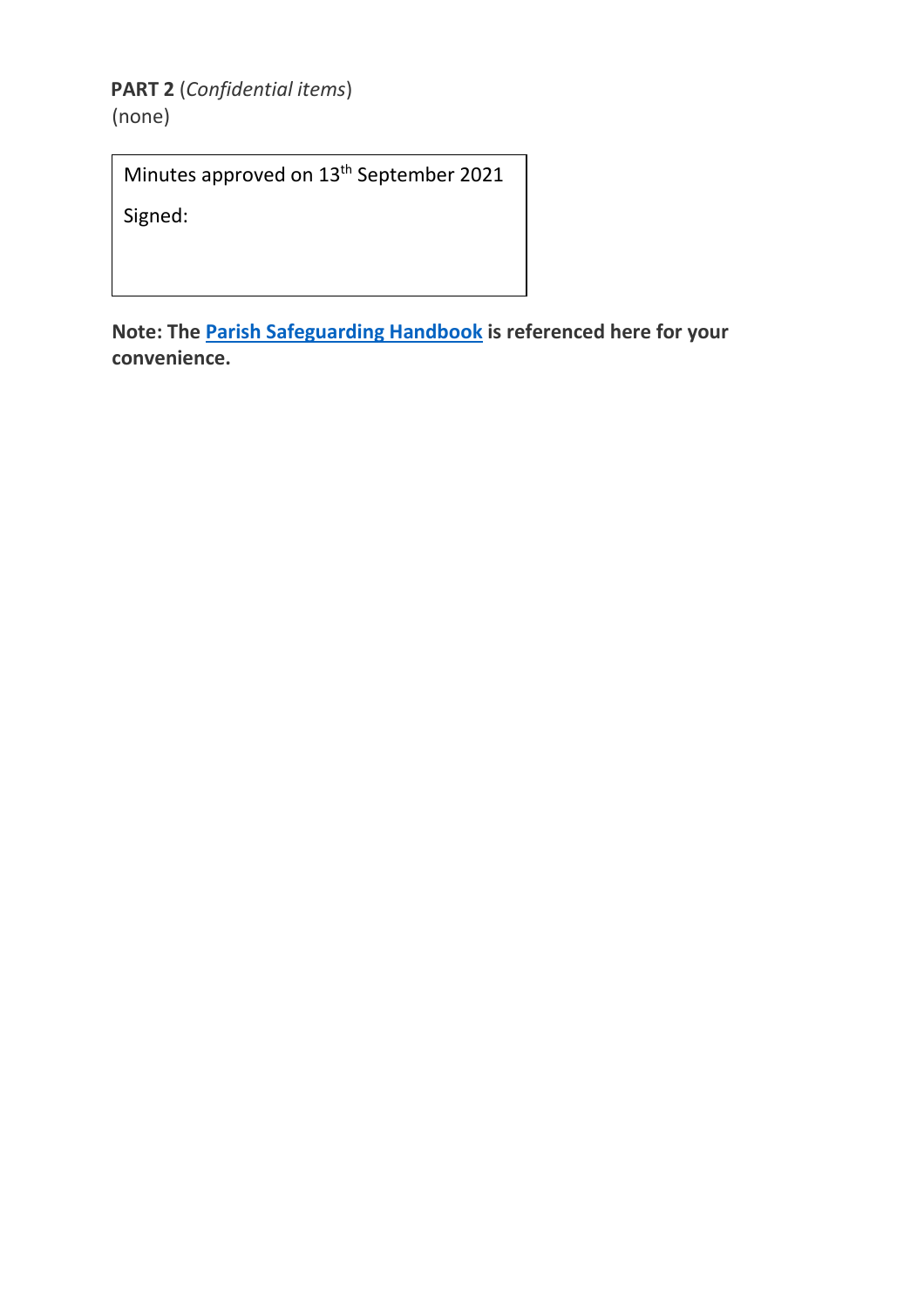## **Appendix A**

# **Lettings Report for PCC 28th June 2021.**

During the lockdown period we were unable to take any bookings which left meant we were sadly in arrears compared to the amount we were able to take in lettings during 2019.

However, with the transformation of the church itself by the removal of the pews and the flexibility that the chairs have brought us, we have been able to go some way towards rectifying this deficit. As we have been able to let out the church space.

Our main income has continued to come from the Montessori Nursery who for this financial year will account for approximately £16,131 for their hire of the hall. This is an increase as they extended their days to include Fridays this year.

The second biggest account we have is with the Prologue Drama Group, who because of the flexibility the chairs have given us, have been delighted to be able to use the church on a Monday, Tuesday and Wednesday for their drama groups. The group have proved to be very good customers who are very happy to move the chairs for their classes and always replace them on a Wednesday evening ready for the Thursday morning service as requested. They have also been rehearsing a play, and in order to have separate rehearsals for that group they have been using the church hall every Sunday during May, June and July and this combined with the figure for the hire of the church will bring in approximately £7,124.

These two have been our biggest 'customers' and we do appreciate the income they generate.

In addition to this we have several smaller groups who are currently using the hall. On a Monday we have a Yoga class, and a Brownie pack, Tuesdays is Guides, Wednesdays has been ballet, Thursdays we have a new hirer a Corin Pegden who runs a Karate class. Fridays has traditionally been a Brownie pack, but at the moment they are still not yet meeting in the hall. These groups should bring in around £1800.00. There is some doubt about the continuation of the Wednesday ballet group, they are struggling to fill their classes and have warned me that they may have to cancel their booking. We have also had income from the Apostolic Assembly church group who regularly use our hall, or if that is not available the church on a Sunday afternoon. They have brought in £645 so far this year and will no doubt continue during the rest of the year although they have not booked in advance, so I'm not counting on them.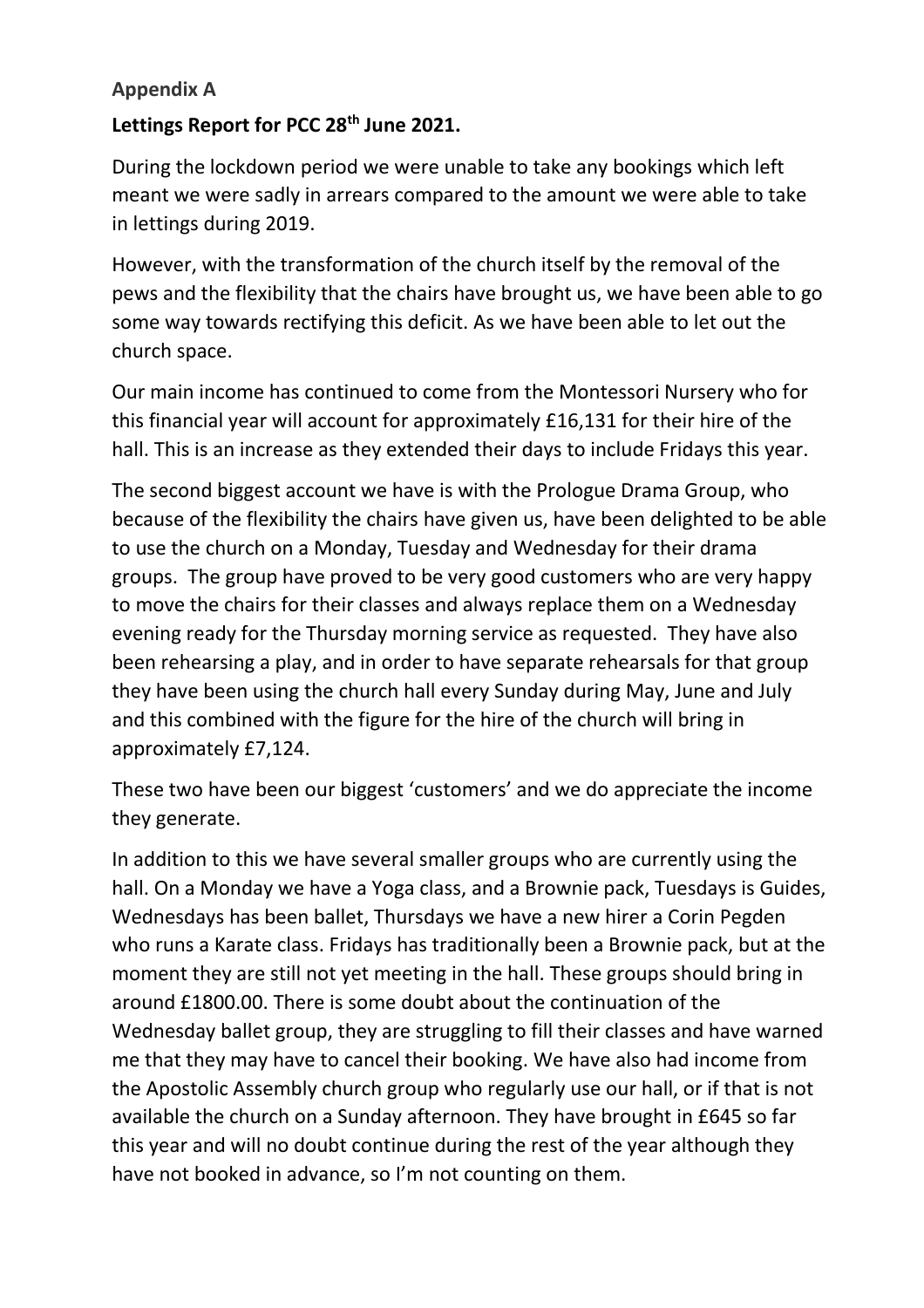This means that our income from lettings that we know about should reach approximately £25,700 this year all being well.

On top of this, we are now beginning to get enquiries for private parties which will help as well. However, if the ballet group on a Wednesday do have to cancel it would be very handy if we could find another group who would use the hall.

The Toddler group have now moved to the church itself on a Friday morning. We have had a few more enquiries for the church itself, one from the Guildford Shakespeare Society, but unfortunately, we were asking too much, so they have gone elsewhere. The Guildford Chamber Choir also use us when they can.

The Reading Room has not been usable up until now, but the chairs that were stored there have now been moved to the chapel and the space is clear. It would be very nice when we can replace the carpet, but this relies on the door being water proof, which is being worked on at the moment. We were restricted from using this small space but once we are out of lockdown and the carpet replaced, it does make a very usable meeting room. Although we do have to be a bit careful regarding booking the church space out at the same time, as it could be a bit noisy in the church when there is choir practice for example.

This does mean, however, that the Chapel is now not usable as there are chairs stacked in there. I'm not sure if we are happy for this to continue and look to the PCC for their advice.

The budget for the current year for lettings is £23,000 for the Hall, Church and Reading Room which we are on course to achieve.

**Evelynne Gunn Bookings Secretary**